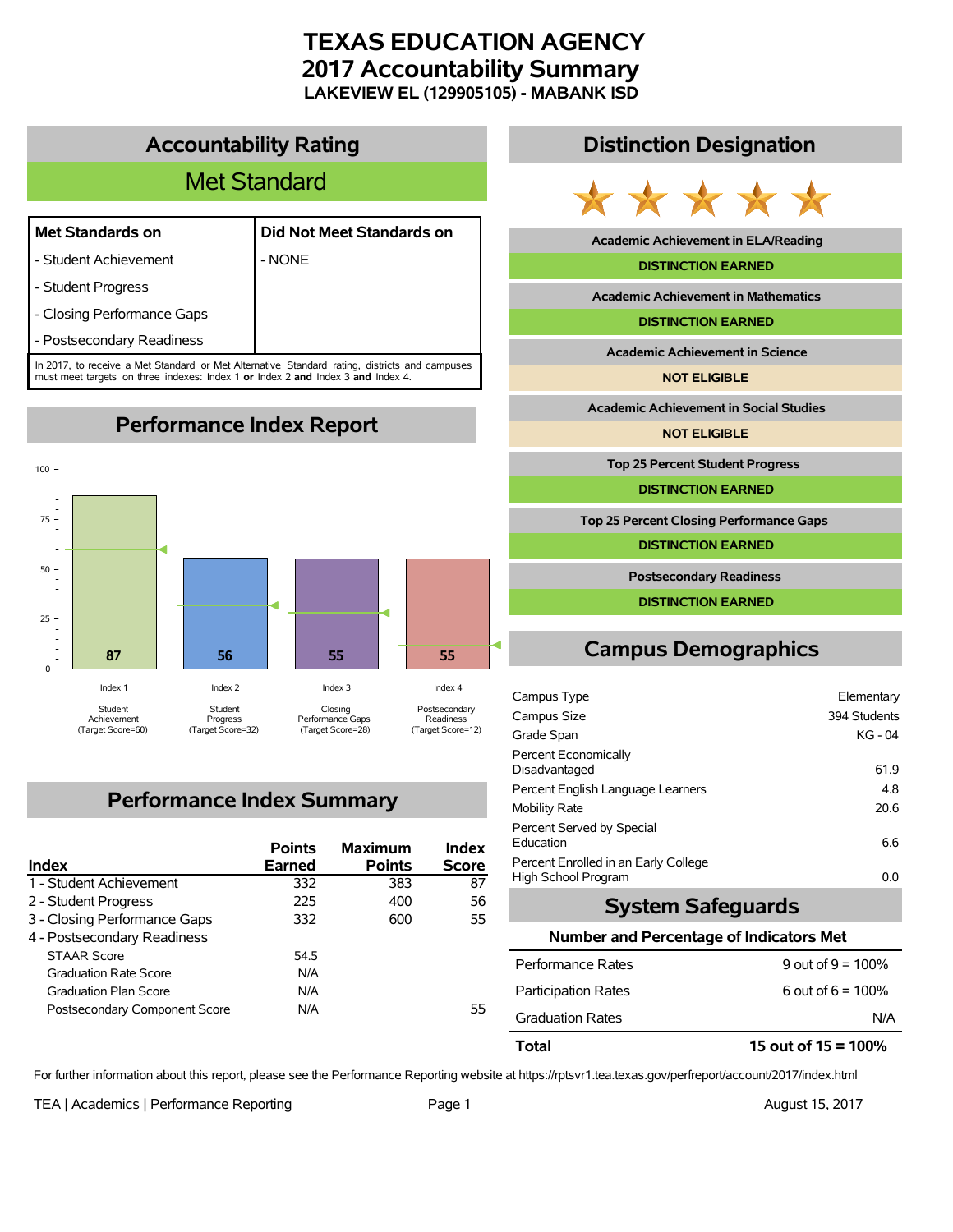## **TEXAS EDUCATION AGENCY 2017 Distinction Designation Summary - ELA/Reading LAKEVIEW EL (129905105) - MABANK ISD Campus Type: Elementary**

|                                                            | <b>Indicator</b> |                |  |  |  |  |  |  |  |
|------------------------------------------------------------|------------------|----------------|--|--|--|--|--|--|--|
| <b>Indicator</b>                                           | <b>Score</b>     | Quartile       |  |  |  |  |  |  |  |
| Attendance Rate                                            | 96.7%            | Q <sub>1</sub> |  |  |  |  |  |  |  |
| Greater Than Expected Student Growth in ELA/Reading        | 19.0%            | Q <sub>3</sub> |  |  |  |  |  |  |  |
| Grade 3 Reading Performance (Masters Grade Level)          | 35.0%            | Q <sub>1</sub> |  |  |  |  |  |  |  |
| Grade 4 Reading Performance (Masters Grade Level)<br>32.0% |                  |                |  |  |  |  |  |  |  |
| Grade 4 Writing Performance (Masters Grade Level)<br>17.0% |                  |                |  |  |  |  |  |  |  |
| Grade 5 Reading Performance (Masters Grade Level)          |                  |                |  |  |  |  |  |  |  |
| Grade 6 Reading Performance (Masters Grade Level)          |                  |                |  |  |  |  |  |  |  |
| Grade 7 Reading Performance (Masters Grade Level)          |                  |                |  |  |  |  |  |  |  |
| Grade 7 Writing Performance (Masters Grade Level)          |                  |                |  |  |  |  |  |  |  |
| Grade 8 Reading Performance (Masters Grade Level)          |                  |                |  |  |  |  |  |  |  |
| EOC English I Performance (Masters Grade Level)            |                  |                |  |  |  |  |  |  |  |
| EOC English II Performance (Masters Grade Level)           |                  |                |  |  |  |  |  |  |  |
| AP/IB Examination Participation: ELA                       |                  |                |  |  |  |  |  |  |  |
| AP/IB Examination Performance: ELA                         |                  |                |  |  |  |  |  |  |  |
| <b>SAT/ACT Participation</b>                               |                  |                |  |  |  |  |  |  |  |
| <b>SAT Performance: ELA</b>                                |                  |                |  |  |  |  |  |  |  |
| <b>ACT Performance: ELA</b>                                |                  |                |  |  |  |  |  |  |  |
| Advanced/Dual-Credit Course Completion Rate: ELA/Reading   |                  |                |  |  |  |  |  |  |  |
| <b>Total Indicators for ELA/Reading</b>                    |                  | 4 of 5         |  |  |  |  |  |  |  |

Distinction Campus Outcome: 4 of 5 eligible indicators in Q1 (Top Quartile)

### 4 of  $5 = 80%$

Distinction Target: Elementary = 50% or higher

## **DISTINCTION EARNED**

Blank values for an indicator score occur if the indicator is not applicable to that campus or does not meet the minimum size of 10 students.

Blank values for a quartile occur if there are fewer than 20 campuses in the campus comparison group for each qualifying indicator.

The attendance rate indicator is not subject specific; therefore, it applies to ELA/reading, mathematics, science, and social studies. Consequently, this indicator cannot be the sole measure used by a campus to attain a distinction.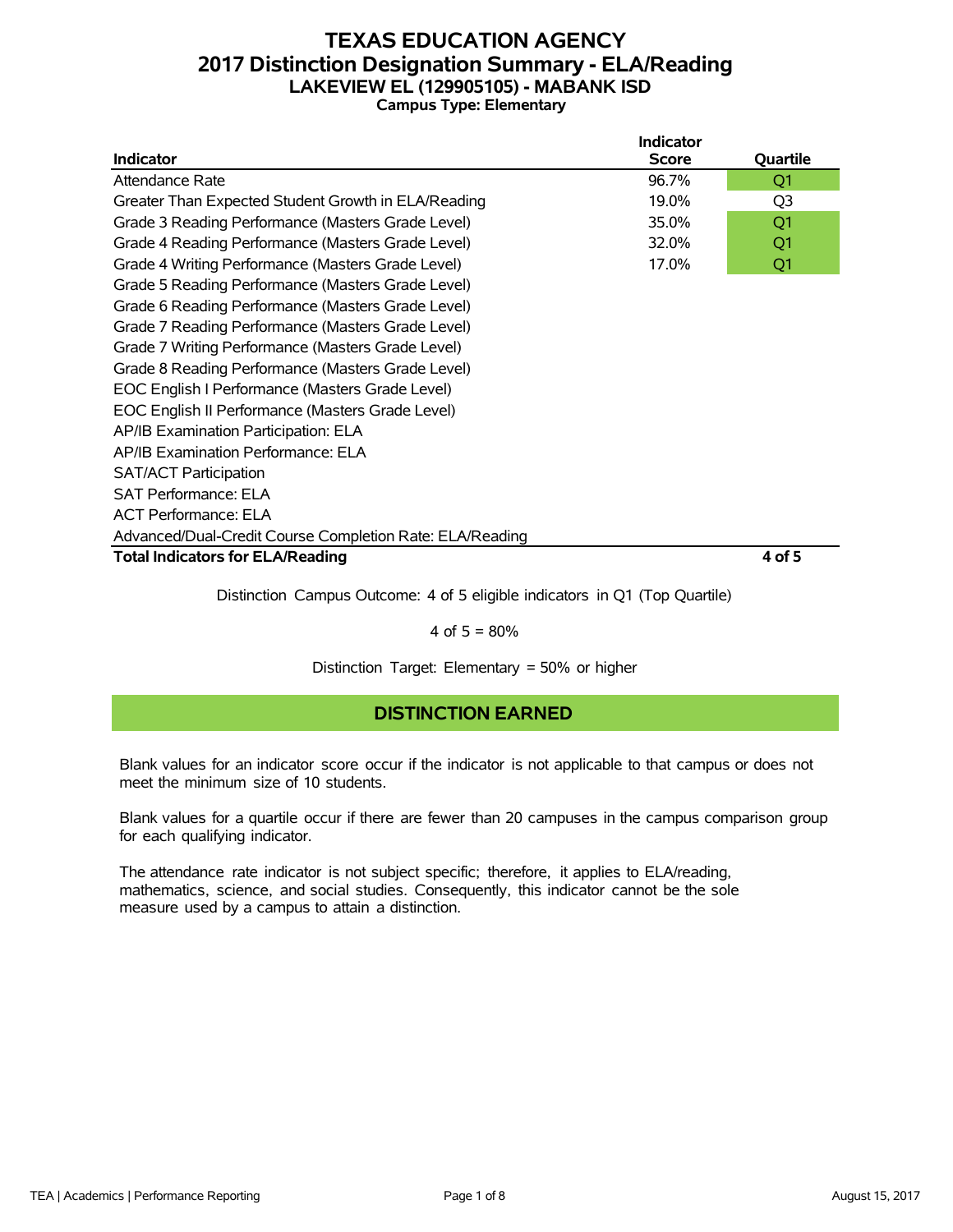## **TEXAS EDUCATION AGENCY 2017 Distinction Designation Summary - Mathematics LAKEVIEW EL (129905105) - MABANK ISD Campus Type: Elementary**

|                                                          | <b>Indicator</b> |          |
|----------------------------------------------------------|------------------|----------|
| <b>Indicator</b>                                         | <b>Score</b>     | Quartile |
| Attendance Rate                                          | 96.7%            | Q1       |
| Greater Than Expected Student Growth in Mathematics      | 53.0%            | Q1       |
| Grade 3 Mathematics Performance (Masters Grade Level)    | 28.0%            | Q1       |
| Grade 4 Mathematics Performance (Masters Grade Level)    | 62.0%            | Q1       |
| Grade 5 Mathematics Performance (Masters Grade Level)    |                  |          |
| Grade 6 Mathematics Performance (Masters Grade Level)    |                  |          |
| Grade 7 Mathematics Performance (Masters Grade Level)    |                  |          |
| Grade 8 Mathematics Performance (Masters Grade Level)    |                  |          |
| Algebra I by Grade 8 - Participation                     |                  |          |
| EOC Algebra I Performance (Masters Grade Level)          |                  |          |
| AP/IB Examination Participation: Mathematics             |                  |          |
| AP/IB Examination Performance: Mathematics               |                  |          |
| <b>SAT/ACT Participation</b>                             |                  |          |
| <b>SAT Performance: Mathematics</b>                      |                  |          |
| <b>ACT Performance: Mathematics</b>                      |                  |          |
| Advanced/Dual-Credit Course Completion Rate: Mathematics |                  |          |
| <b>Total Indicators for Mathematics</b>                  |                  | 4 of 4   |

Distinction Campus Outcome: 4 of 4 eligible indicators in Q1 (Top Quartile)

4 of  $4 = 100%$ 

Distinction Target: Elementary = 50% or higher

## **DISTINCTION EARNED**

Blank values for an indicator score occur if the indicator is not applicable to that campus or does not meet the minimum size of 10 students.

Blank values for a quartile occur if there are fewer than 20 campuses in the campus comparison group for each qualifying indicator.

The attendance rate indicator is not subject specific; therefore, it applies to ELA/reading, mathematics, science, and social studies. Consequently, this indicator cannot be the sole measure used by a campus to attain a distinction.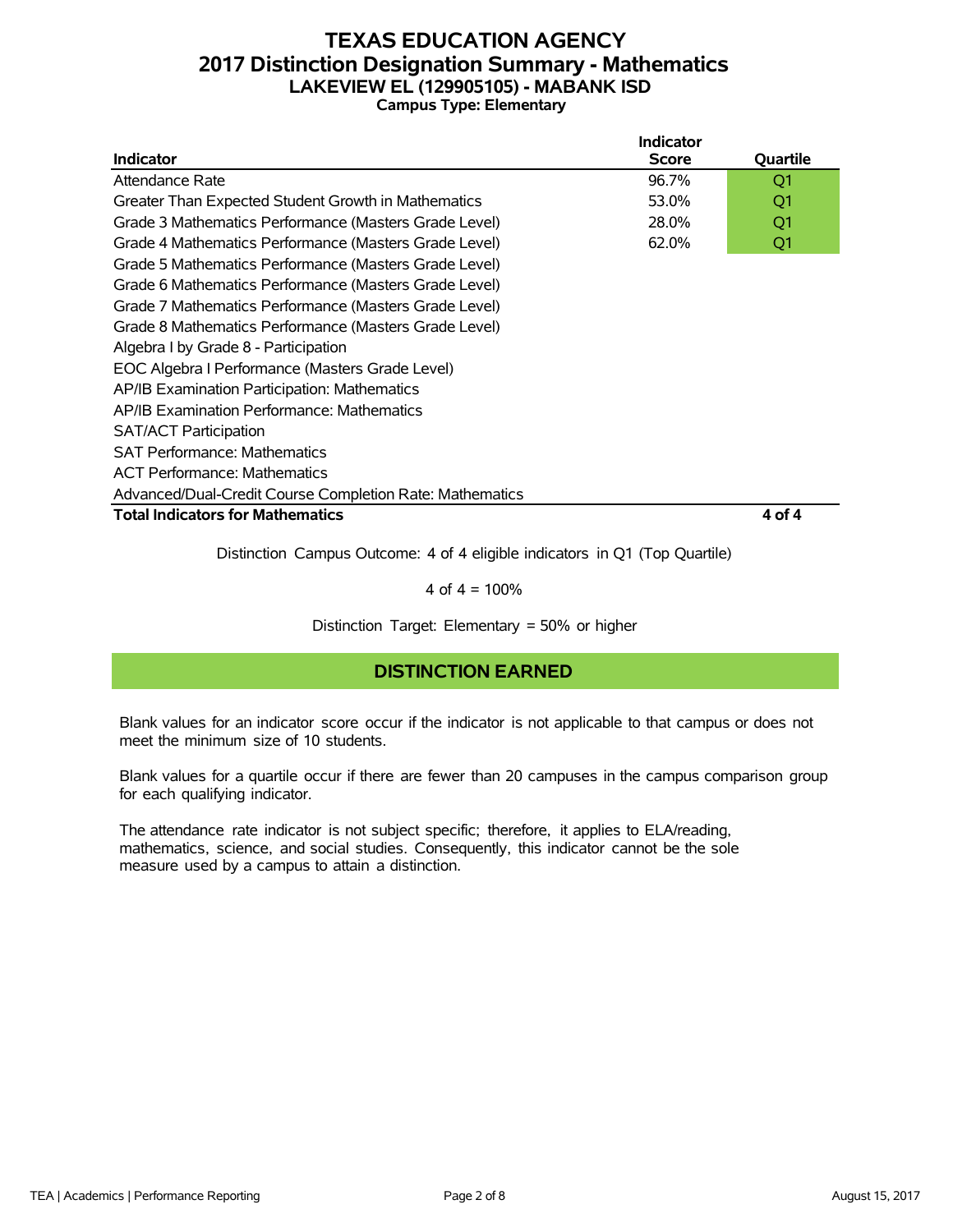# **TEXAS EDUCATION AGENCY 2017 Distinction Designation Summary - Science LAKEVIEW EL (129905105) - MABANK ISD Campus Type: Elementary**

This campus is not eligible for this Distinction Designation. See the 2017 Accountability Manual for more information.

## **NOT ELIGIBLE**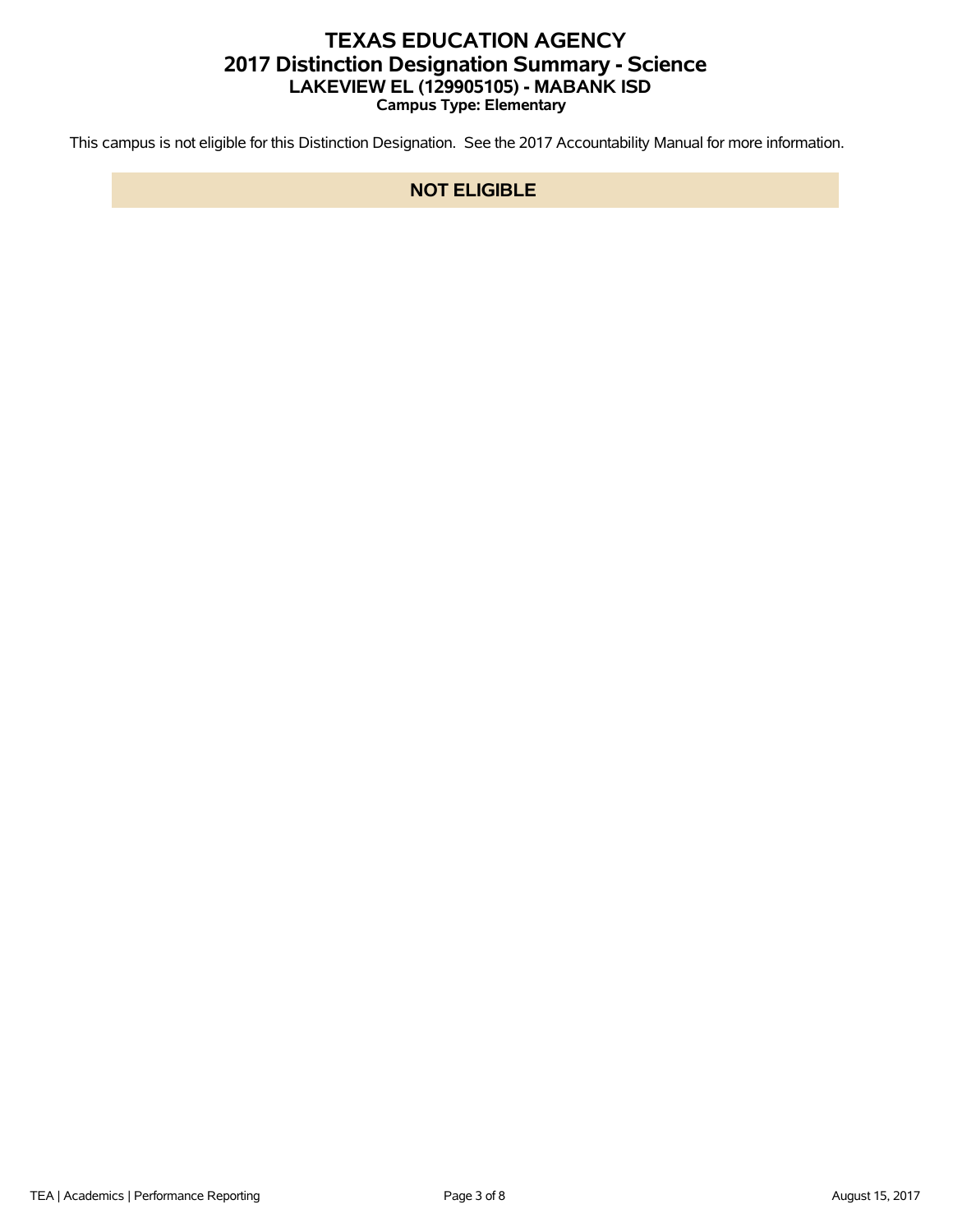# **TEXAS EDUCATION AGENCY 2017 Distinction Designation Summary - Social Studies LAKEVIEW EL (129905105) - MABANK ISD Campus Type: Elementary**

This campus is not eligible for this Distinction Designation. See the 2017 Accountability Manual for more information.

## **NOT ELIGIBLE**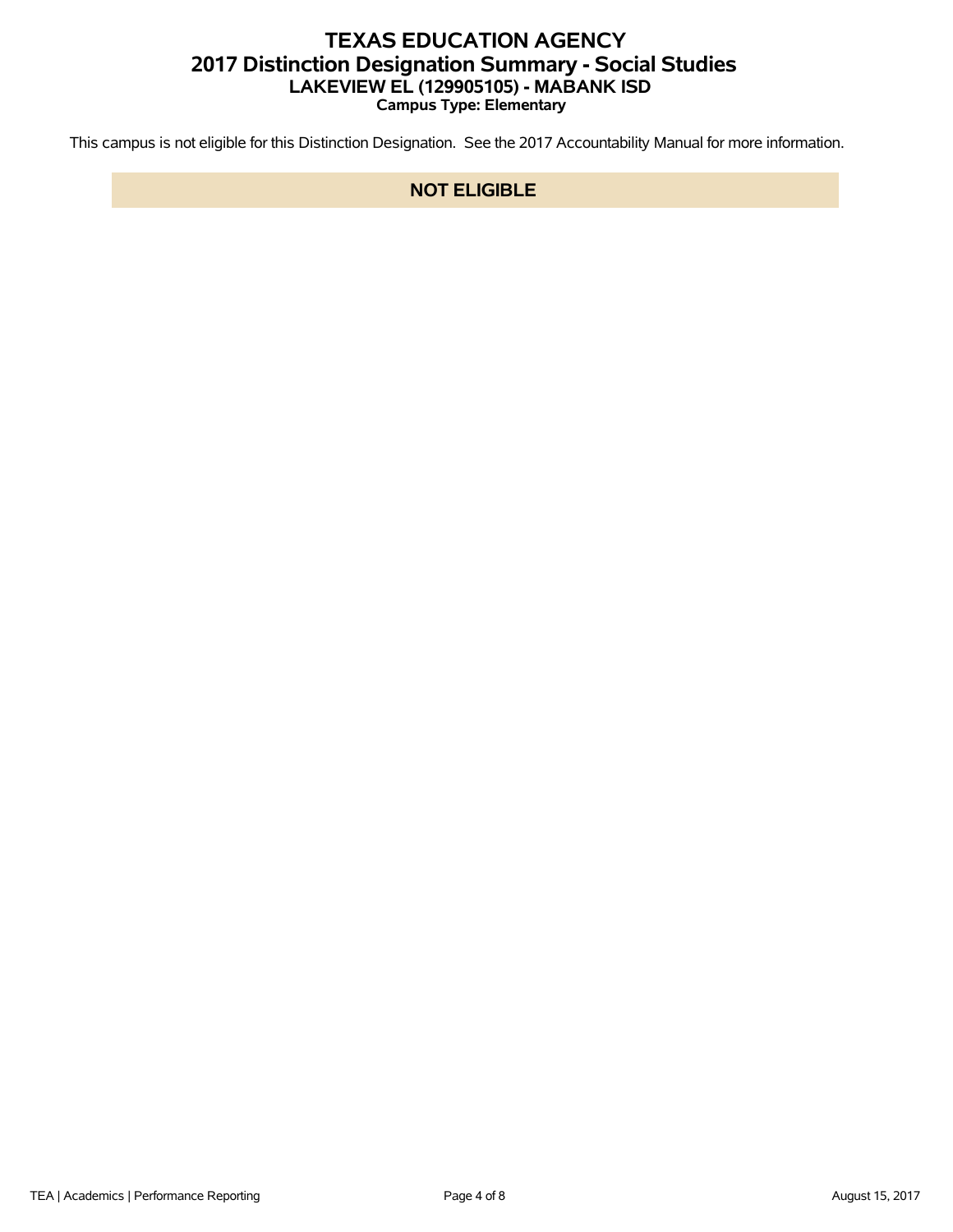## **TEXAS EDUCATION AGENCY 2017 Distinction Designation Summary - Top 25% in Student Progress LAKEVIEW EL (129905105) - MABANK ISD Campus Type: Elementary**

|                                               |                           | Index 2      |
|-----------------------------------------------|---------------------------|--------------|
| <b>Campus Name</b>                            | <b>District Name</b>      | <b>Score</b> |
| 1 KOUNTZE EL (100903101)                      | <b>KOUNTZE ISD</b>        | 73           |
| 2 CHANDLER EL (107902103)                     | <b>BROWNSBORO ISD</b>     | 65           |
| 3 HOOKS EL (019902102)                        | <b>HOOKS ISD</b>          | 58           |
| <b>LAKEVIEW EL (129905105)</b>                | <b>MABANK ISD</b>         | 56           |
| 4 MOSS EL (114901111)                         | <b>BIG SPRING ISD</b>     | 56           |
| 5 DE LEON EL (047902101)                      | DE LEON ISD               | 54           |
| 6 SEYMOUR EL (012901101)                      | <b>SEYMOUR ISD</b>        | 52           |
| 7 O M ROBERTS EL (020905109)                  | <b>BRAZOSPORT ISD</b>     | 51           |
| 8 SPRINGTOWN EL (184902106)                   | SPRINGTOWN ISD            | 50           |
| 9 CROSS TIMBERS EL (220915108)                | <b>AZLE ISD</b>           | 49           |
| 10 ALPINE EL (022901101)                      | <b>ALPINE ISD</b>         | 48           |
| 11 BOLES EL (116916101)                       | <b>BOLES ISD</b>          | 48           |
| 12 COLEMAN EL (042901102)                     | <b>COLEMAN ISD</b>        | 48           |
| 13 HEMPHILL EL (202903101)                    | <b>HEMPHILL ISD</b>       | 48           |
| 14 CENTRAL EL (129905103)                     | <b>MABANK ISD</b>         | 47           |
| 15 NORTHSIDE EL (084906104)                   | <b>TEXAS CITY ISD</b>     | 47           |
| 16 GOSHEN CREEK EL (184902109)                | SPRINGTOWN ISD            | 46           |
| 17 J K HILEMAN EL (034907101)                 | <b>OUEEN CITY ISD</b>     | 45           |
| 18 STARTZVILLE EL (046902105)                 | <b>COMAL ISD</b>          | 44           |
| 19 DEKALB EL (019901102)                      | <b>DEKALB ISD</b>         | 42           |
| 20 HOLIMAN EL (226903114)                     | SAN ANGELO ISD            | 42           |
| 21 WINNSBORO EL (250907103)                   | WINNSBORO ISD             | 42           |
| 22 CORONADO EL (188901104)                    | <b>AMARILLO ISD</b>       | 40           |
| 23 FAIRVIEW EL (091906105)                    | <b>SHERMAN ISD</b>        | 40           |
| 24 HUGHES ROAD EL (084901106)                 | <b>DICKINSON ISD</b>      | 39           |
| 25 MEADOWBROOK EL (178904123)                 | <b>CORPUS CHRISTI ISD</b> | 39           |
| 26 SIDNEY H POYNTER (220912110)               | <b>CROWLEY ISD</b>        | 38           |
| 27 GILBERT J MIRCOVICH ELEMENTARY (205903104) | <b>INGLESIDE ISD</b>      | 37           |
| 28 HARDIN EL (146904102)                      | <b>HARDIN ISD</b>         | 36           |
| 29 ARP EL (212901101)                         | <b>ARP ISD</b>            | 34           |
| 30 LAKEVIEW EL (191901105)                    | <b>CANYON ISD</b>         | 34           |
| 31 CENTRAL EL (003907102)                     | <b>CENTRAL ISD</b>        | 33           |
| 32 HYDE PARK EL (091903104)                   | <b>DENISON ISD</b>        | 33           |
| 33 NEW DEAL EL (152902101)                    | <b>NEW DEAL ISD</b>       | 33           |
| 34 ROSE GARDEN EL (094902102)                 | SCHERTZ-CIBOLO-U CITY ISD | 33           |
| 35 EMILE EL (011901101)                       | <b>BASTROP ISD</b>        | 31           |
| 36 CROCKETT EL (226903108)                    | <b>SAN ANGELO ISD</b>     | 30           |
| 37 J B STEPHENS EL (025901101)                | <b>BANGS ISD</b>          | 28           |
| 38 JEFFERSON EL (155901102)                   | <b>JEFFERSON ISD</b>      | 28           |
| 39 SAMUEL HOUSTON EL (236902103)              | <b>HUNTSVILLE ISD</b>     | 22           |
| 40 MCCAMEY PRI (231901102)                    | <b>MCCAMEY ISD</b>        | 16           |

Top 25% in Student Progress Target = Index 2 Score of 48

#### **DISTINCTION EARNED**

Blank values for an Index 2 Score occur if the indicator is not applicable to that campus or does not meet the minimum size of 10.

Where Index 2 scores are identical the campuses are listed alphabetically by campus name.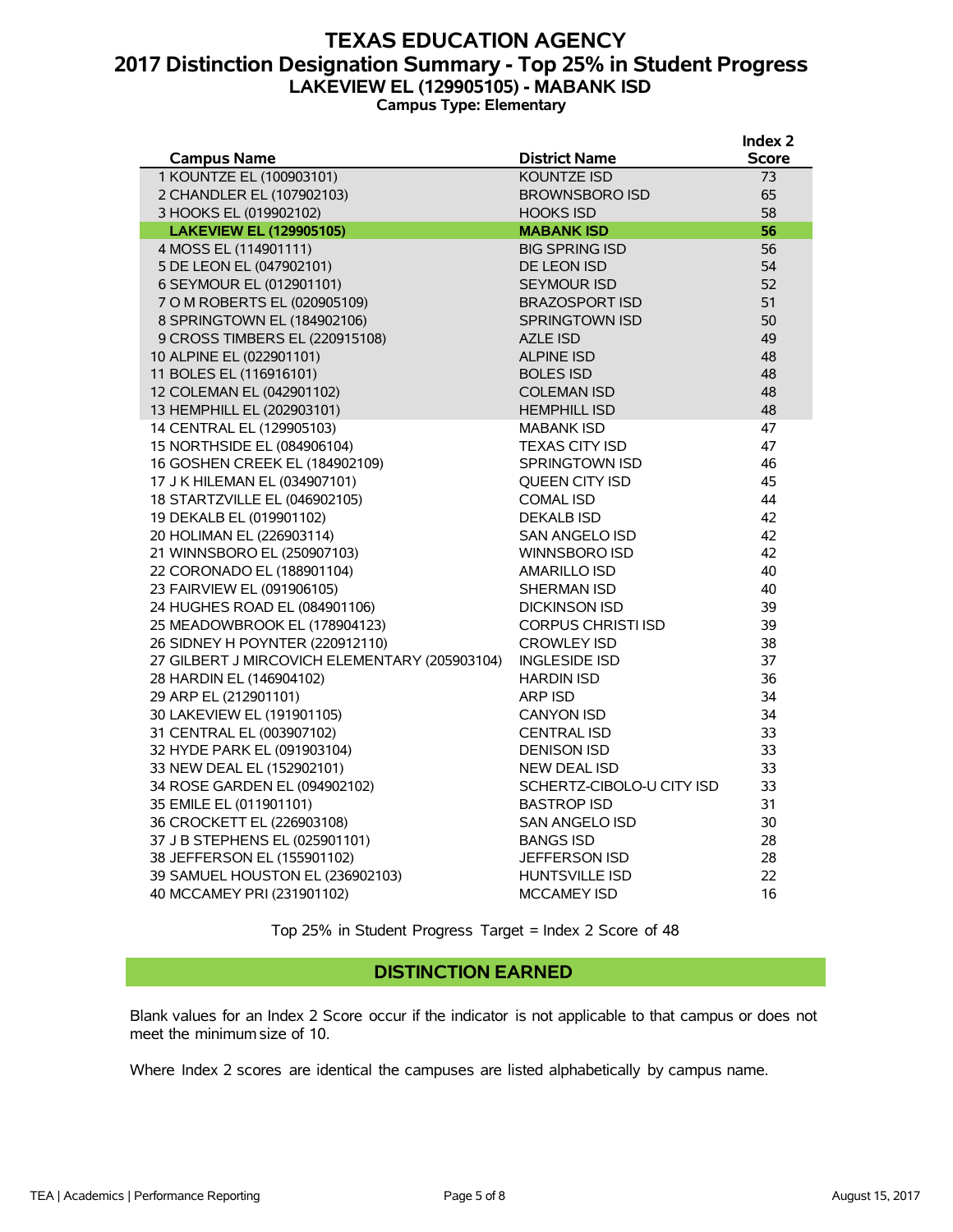## **TEXAS EDUCATION AGENCY 2017 Distinction Designation Summary - Top 25% in Closing Performance Gaps LAKEVIEW EL (129905105) - MABANK ISD Campus Type: Elementary**

|                                               |                           | Index 3      |
|-----------------------------------------------|---------------------------|--------------|
| <b>Campus Name</b>                            | <b>District Name</b>      | <b>Score</b> |
| 1 SEYMOUR EL (012901101)                      | <b>SEYMOUR ISD</b>        | 62           |
| 2 CHANDLER EL (107902103)                     | <b>BROWNSBORO ISD</b>     | 59           |
| 3 CROSS TIMBERS EL (220915108)                | <b>AZLE ISD</b>           | 56           |
| <b>LAKEVIEW EL (129905105)</b>                | <b>MABANK ISD</b>         | 55           |
| 4 HOOKS EL (019902102)                        | <b>HOOKS ISD</b>          | 53           |
| 5 BOLES EL (116916101)                        | <b>BOLES ISD</b>          | 52           |
| 6 O M ROBERTS EL (020905109)                  | <b>BRAZOSPORT ISD</b>     | 52           |
| 7 DE LEON EL (047902101)                      | DE LEON ISD               | 51           |
| 8 GOSHEN CREEK EL (184902109)                 | <b>SPRINGTOWN ISD</b>     | 48           |
| 9 J K HILEMAN EL (034907101)                  | <b>OUEEN CITY ISD</b>     | 48           |
| 10 FAIRVIEW EL (091906105)                    | <b>SHERMAN ISD</b>        | 45           |
| 11 WINNSBORO EL (250907103)                   | <b>WINNSBORO ISD</b>      | 45           |
| 12 CENTRAL EL (129905103)                     | <b>MABANK ISD</b>         | 44           |
| 13 SPRINGTOWN EL (184902106)                  | <b>SPRINGTOWN ISD</b>     | 44           |
| 14 STARTZVILLE EL (046902105)                 | <b>COMAL ISD</b>          | 44           |
| 15 ALPINE EL (022901101)                      | <b>ALPINE ISD</b>         | 43           |
| 16 HYDE PARK EL (091903104)                   | <b>DENISON ISD</b>        | 43           |
| 17 JEFFERSON EL (155901102)                   | <b>JEFFERSON ISD</b>      | 43           |
| 18 ARP EL (212901101)                         | ARP ISD                   | 41           |
| 19 HOLIMAN EL (226903114)                     | SAN ANGELO ISD            | 41           |
| 20 NORTHSIDE EL (084906104)                   | <b>TEXAS CITY ISD</b>     | 41           |
| 21 CENTRAL EL (003907102)                     | <b>CENTRAL ISD</b>        | 40           |
| 22 EMILE EL (011901101)                       | <b>BASTROP ISD</b>        | 40           |
| 23 GILBERT J MIRCOVICH ELEMENTARY (205903104) | <b>INGLESIDE ISD</b>      | 40           |
| 24 CORONADO EL (188901104)                    | <b>AMARILLO ISD</b>       | 39           |
| 25 J B STEPHENS EL (025901101)                | <b>BANGS ISD</b>          | 39           |
| 26 CROCKETT EL (226903108)                    | SAN ANGELO ISD            | 38           |
| 27 HUGHES ROAD EL (084901106)                 | <b>DICKINSON ISD</b>      | 38           |
| 28 KOUNTZE EL (100903101)                     | <b>KOUNTZE ISD</b>        | 38           |
| 29 MEADOWBROOK EL (178904123)                 | <b>CORPUS CHRISTI ISD</b> | 38           |
| 30 HEMPHILL EL (202903101)                    | <b>HEMPHILL ISD</b>       | 37           |
| 31 MOSS EL (114901111)                        | <b>BIG SPRING ISD</b>     | 37           |
| 32 ROSE GARDEN EL (094902102)                 | SCHERTZ-CIBOLO-U CITY ISD | 37           |
| 33 COLEMAN EL (042901102)                     | <b>COLEMAN ISD</b>        | 36           |
| 34 HARDIN EL (146904102)                      | <b>HARDIN ISD</b>         | 35           |
| 35 DEKALB EL (019901102)                      | <b>DEKALB ISD</b>         | 34           |
| 36 NEW DEAL EL (152902101)                    | NEW DEAL ISD              | 34           |
| 37 SIDNEY H POYNTER (220912110)               | <b>CROWLEY ISD</b>        | 34           |
| 38 LAKEVIEW EL (191901105)                    | <b>CANYON ISD</b>         | 33           |
| 39 SAMUEL HOUSTON EL (236902103)              | HUNTSVILLE ISD            | 18           |
| 40 MCCAMEY PRI (231901102)                    | <b>MCCAMEY ISD</b>        | 16           |

Top 25% in Closing Performance Gaps Target = Index 3 Score of 45

### **DISTINCTION EARNED**

Blank values for an Index 3 Score occur if the indicator is not applicable to that campus or does not meet the minimum size of 10.

Where Index 3 scores are identical the campuses are listed alphabetically by campus name.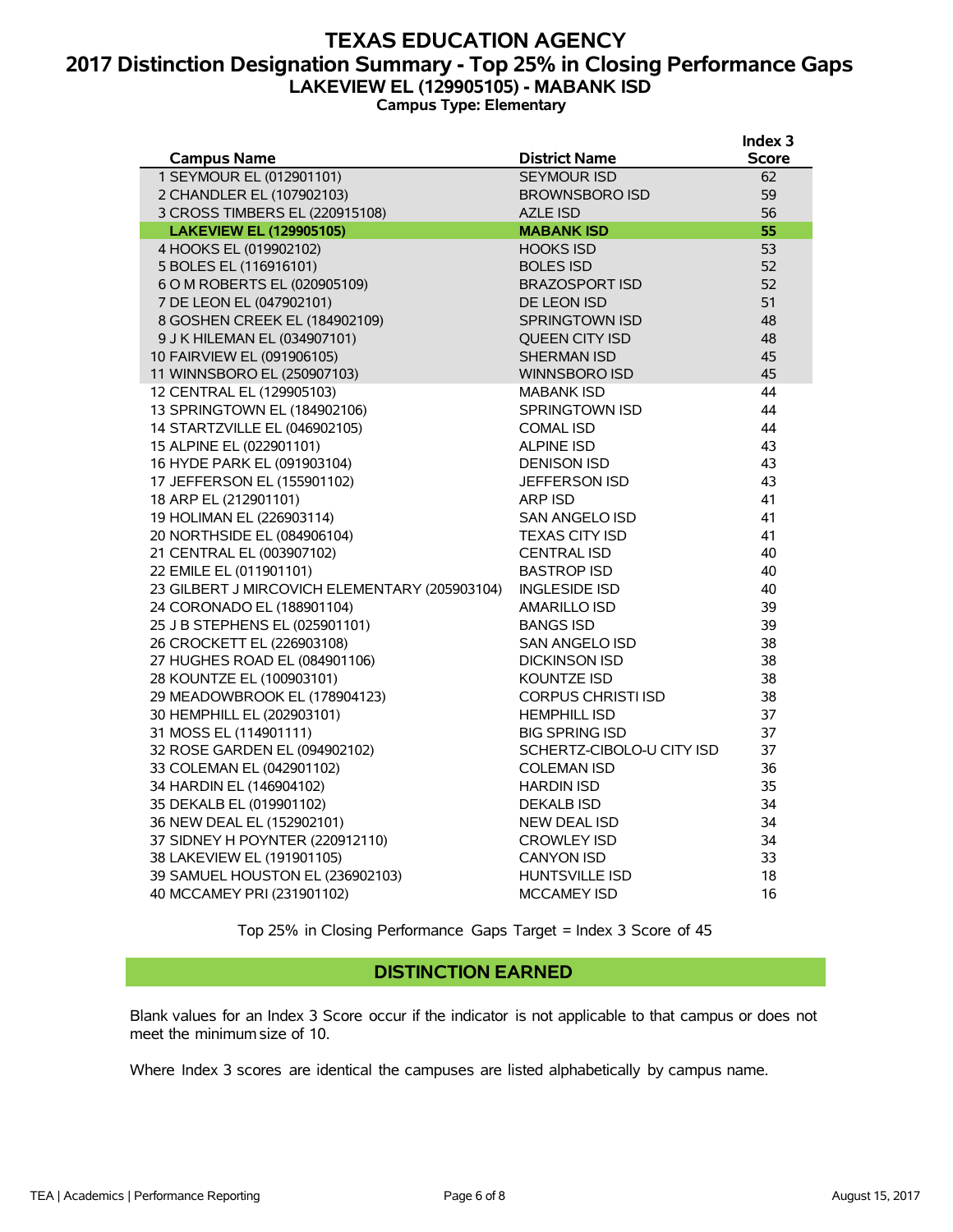# **TEXAS EDUCATION AGENCY 2017 Distinction Designation Summary - Postsecondary Readiness LAKEVIEW EL (129905105) - MABANK ISD**

**Campus Type: Elementary**

|                                                          | Indicator    |          |
|----------------------------------------------------------|--------------|----------|
| Indicator                                                | <b>Score</b> | Quartile |
| Index 4 - Percent at STAAR Meets Grade Level Standard    | 53.0%        | Q1       |
| Four-Year Longitudinal Graduation Rate                   |              |          |
| Four-Year Longitudinal Graduation Plan Rate*             |              |          |
| College-Ready Graduates                                  |              |          |
| Advanced/Dual-Credit Course Completion Rate: Any Subject |              |          |
| AP/IB Examination Performance: Any Subject               |              |          |
| <b>SAT/ACT Participation</b>                             |              |          |
| <b>SAT/ACT Performance</b>                               |              |          |
| <b>CTE-Coherent Sequence Graduates</b>                   |              |          |
| <b>Total Indicators for Postsecondary Readiness</b>      |              | 1 of 1   |
|                                                          |              |          |

Evaluation of campus outcomes: 1 of 1 eligible indicators in Q1 (Top Quartile)

#### 1 of  $1 = 100%$

Distinction Target: Elementary = 50% or higher

## **DISTINCTION EARNED**

Blank values for an indicator score occur if the indicator is not applicable to that campus or does not meet the minimum size of 10 students.

Blank values for a quartile occur if there are fewer than 20 campuses in the campus comparison group for each qualifying indicator.

\*The four-year longitudinal graduation plan rate is determined by comparing the all students RHSP/DAP rate and the all students RHSP/DAP/FHSP-E/FHSP-DLA rate. The higher of the two rates is used for distinction designations. Refer to the Index 4 Data Table for details.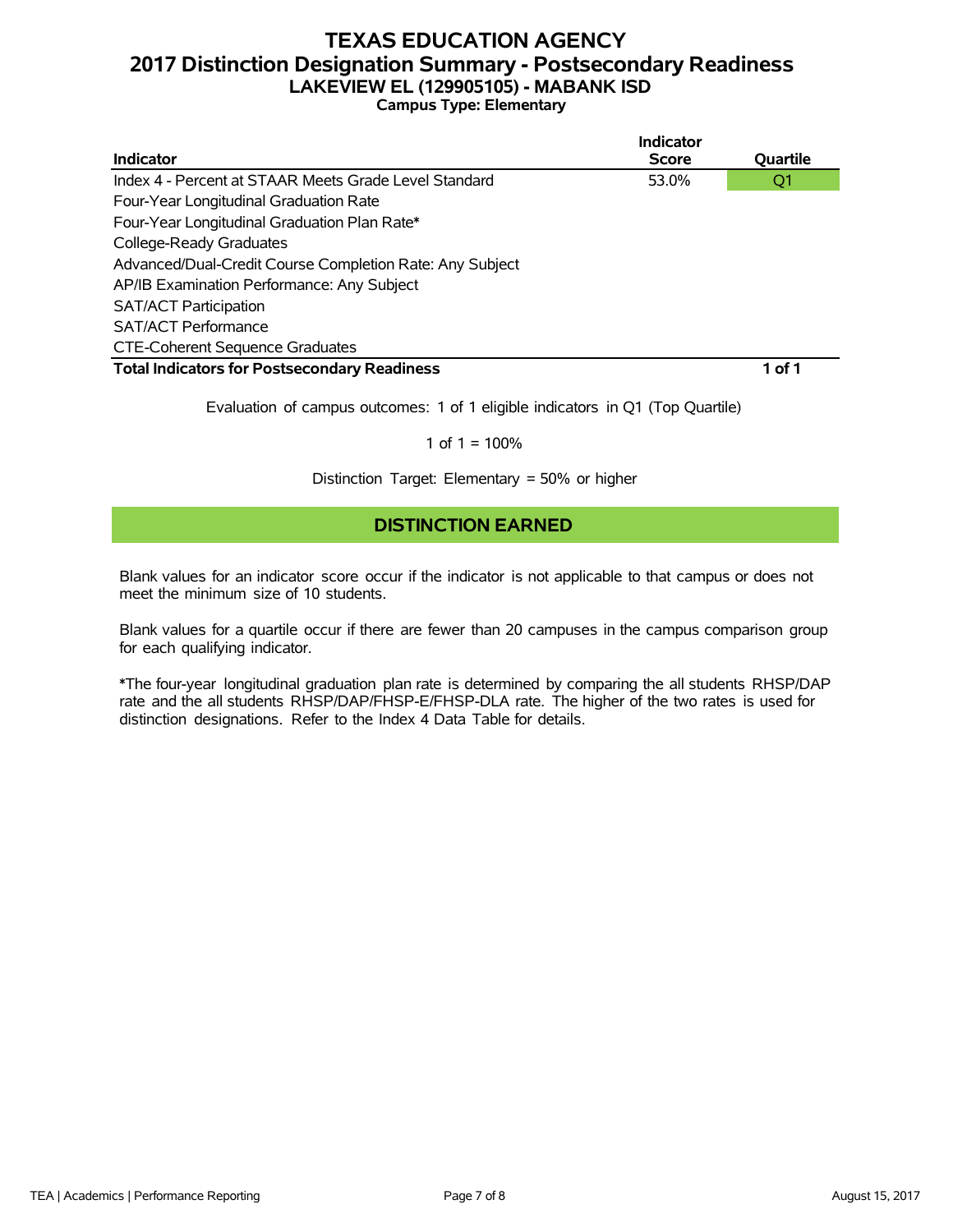#### **TEXAS EDUCATION AGENCY 2017 Distinction Designation Summary LAKEVIEW EL (129905105) - MABANK ISD Campus Type: Elementary**

| <b>Indicator</b>                                            | <b>Indicator</b><br><b>Score</b><br><b>Numerator</b> | Indicator<br><b>Score</b><br>Denominator | Score | Quartile 1<br><b>Minimum</b><br><b>Score</b> | Quartile       |
|-------------------------------------------------------------|------------------------------------------------------|------------------------------------------|-------|----------------------------------------------|----------------|
| Attendance Rate                                             | 52,363.0                                             | 54,160.0                                 | 96.7  | 96.7                                         |                |
|                                                             |                                                      |                                          |       |                                              | Q1             |
| Greater Than Expected Student Growth in ELA/Reading         | 14                                                   | 75                                       | 19    | 24                                           | Q <sub>3</sub> |
| Greater Than Expected Student Growth in Mathematics         | 40                                                   | 75                                       | 53    | 31                                           | Q1             |
| Grade 3 Reading Performance (Masters Grade Level)           | 26                                                   | 75                                       | 35    | 33                                           | Q1             |
| Grade 3 Mathematics Performance (Masters Grade Level)       | 21                                                   | 75                                       | 28    | 28                                           | Q1             |
| Grade 4 Reading Performance (Masters Grade Level)           | 25                                                   | 78                                       | 32    | 26                                           | Q <sub>1</sub> |
| Grade 4 Mathematics Performance (Masters Grade Level)       | 48                                                   | 78                                       | 62    | 31                                           | Q1             |
| Grade 4 Writing Performance (Masters Grade Level)           | 13                                                   | 77                                       | 17    | 9                                            | Q <sub>1</sub> |
| Grade 5 Reading Performance (Masters Grade Level)           |                                                      |                                          |       |                                              |                |
| Grade 5 Mathematics Performance (Masters Grade Level)       |                                                      |                                          |       |                                              |                |
| Grade 5 Science Performance (Masters Grade Level)           |                                                      |                                          |       |                                              |                |
| Grade 6 Reading Performance (Masters Grade Level)           |                                                      |                                          |       |                                              |                |
| Grade 6 Mathematics Performance (Masters Grade Level)       |                                                      |                                          |       |                                              |                |
| Grade 7 Reading Performance (Masters Grade Level)           |                                                      |                                          |       |                                              |                |
| Grade 7 Mathematics Performance (Masters Grade Level)       |                                                      |                                          |       |                                              |                |
| Grade 7 Writing Performance (Masters Grade Level)           |                                                      |                                          |       |                                              |                |
| Grade 8 Reading Performance (Masters Grade Level)           |                                                      |                                          |       |                                              |                |
| Grade 8 Mathematics Performance (Masters Grade Level)       |                                                      |                                          |       |                                              |                |
| Grade 8 Science Performance (Masters Grade Level)           |                                                      |                                          |       |                                              |                |
| Grade 8 Social Studies Performance (Masters Grade Level)    |                                                      |                                          |       |                                              |                |
| Algebra I by Grade 8 - Participation                        |                                                      |                                          |       |                                              |                |
| EOC Algebra I Performance (Masters Grade Level)             |                                                      |                                          |       |                                              |                |
| EOC English I Performance (Masters Grade Level)             |                                                      |                                          |       |                                              |                |
| EOC English II Performance (Masters Grade Level)            |                                                      |                                          |       |                                              |                |
| EOC Biology Performance (Masters Grade Level)               |                                                      |                                          |       |                                              |                |
| EOC U.S. History Performance (Masters Grade Level)          |                                                      |                                          |       |                                              |                |
| AP/IB Examination Participation: ELA                        |                                                      |                                          |       |                                              |                |
| AP/IB Examination Participation: Mathematics                |                                                      |                                          |       |                                              |                |
| AP/IB Examination Participation: Science                    |                                                      |                                          |       |                                              |                |
| AP/IB Examination Participation: Social Studies             |                                                      |                                          |       |                                              |                |
| AP/IB Examination Performance: ELA                          |                                                      |                                          |       |                                              |                |
| AP/IB Examination Performance: Mathematics                  |                                                      |                                          |       |                                              |                |
| AP/IB Examination Performance: Science                      |                                                      |                                          |       |                                              |                |
| AP/IB Examination Performance: Social Studies               |                                                      |                                          |       |                                              |                |
| AP/IB Examination Performance: Any Subject                  |                                                      |                                          |       |                                              |                |
| <b>SAT/ACT Participation</b>                                |                                                      |                                          |       |                                              |                |
| <b>SAT/ACT Performance</b>                                  |                                                      |                                          |       |                                              |                |
| <b>SAT Performance: ELA</b>                                 |                                                      |                                          |       |                                              |                |
| SAT Performance: Mathematics                                |                                                      |                                          |       |                                              |                |
| ACT Performance: ELA                                        |                                                      |                                          |       |                                              |                |
| <b>ACT Performance: Mathematics</b>                         |                                                      |                                          |       |                                              |                |
| <b>ACT Performance: Science</b>                             |                                                      |                                          |       |                                              |                |
| Index 4 - Percent at STAAR Meets Grade Level Standard       | 81                                                   | 153                                      | 53.0  | 42.0                                         | Q1             |
| Four-Year Longitudinal Graduation Rate                      |                                                      |                                          |       |                                              |                |
| Four-Year Longitudinal Graduation Plan Rate*                |                                                      |                                          |       |                                              |                |
|                                                             |                                                      |                                          |       |                                              |                |
| College-Ready Graduates                                     |                                                      |                                          |       |                                              |                |
| Advanced/Dual-Credit Course Completion Rate: ELA/Reading    |                                                      |                                          |       |                                              |                |
| Advanced/Dual-Credit Course Completion Rate: Mathematics    |                                                      |                                          |       |                                              |                |
| Advanced/Dual-Credit Course Completion Rate: Science        |                                                      |                                          |       |                                              |                |
| Advanced/Dual-Credit Course Completion Rate: Social Studies |                                                      |                                          |       |                                              |                |
| Advanced/Dual-Credit Course Completion Rate: Any Subject    |                                                      |                                          |       |                                              |                |
| CTE-Coherent Sequence Graduates                             |                                                      |                                          |       |                                              |                |

Blank valuesfor an indicator score occur if the indicator is not applicable to that campus or does not meet the minimum size of 10 students.

Blank valuesfor a quartile occur if there are fewer than 20 campuses in the campus comparison group for each qualifying indicator.

'n/a' Indicates data reporting is not applicable for this indicator.

\*The four-year longitudinal graduation plan rate is determined by comparing the all students RHSP/DAPrate and the all students RHSP/DAP/FHSP-E/FHSP-DLArate. The higher of the two rates is used for distinction designations. Refer to the Index 4 Data Table for details.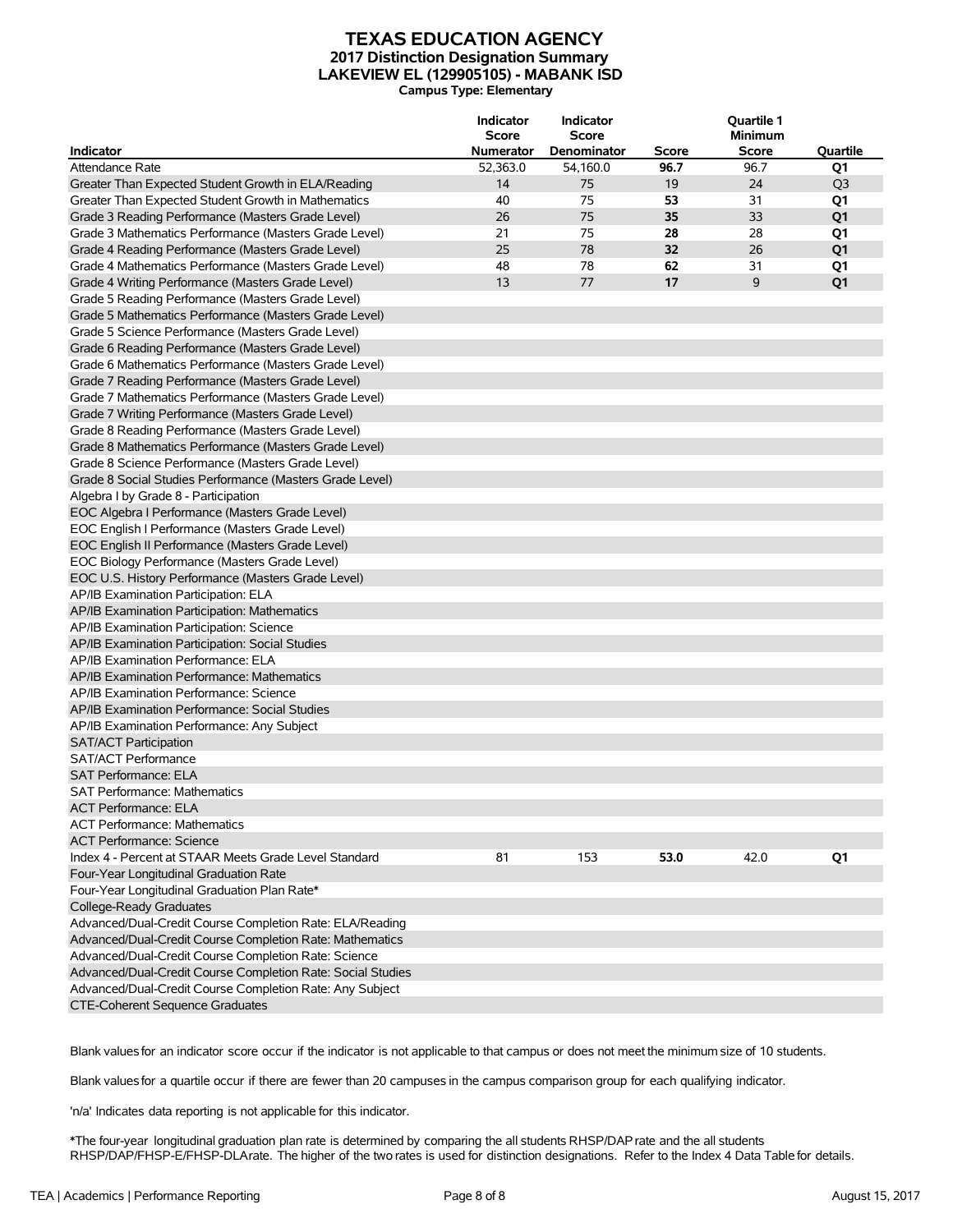#### **TEXAS EDUCATION AGENCY 2017 System Safeguards - Status Report LAKEVIEW EL (129905105) - MABANK ISD**

|                                                                                                         | All       | African                    |     |       | American |       | <b>Pacific</b>  | Two or<br><b>More</b> | Econ          | <b>Special</b> | <b>ELL</b><br>(Current & |         | <b>Total</b> | <b>Total</b> | Percent of<br>Eligible |
|---------------------------------------------------------------------------------------------------------|-----------|----------------------------|-----|-------|----------|-------|-----------------|-----------------------|---------------|----------------|--------------------------|---------|--------------|--------------|------------------------|
|                                                                                                         |           | Students American Hispanic |     | White | Indian   | Asian | <b>Islander</b> | Races                 | <b>Disadv</b> | Ed             | Monitored)               | $ELL +$ | Met          | Eligible     | <b>Measures Met</b>    |
| <b>Performance Status - State</b>                                                                       |           |                            |     |       |          |       |                 |                       |               |                |                          |         |              |              |                        |
| State Target                                                                                            | 60%       | 60%                        | 60% | 60%   | 60%      | 60%   | 60%             | 60%                   | 60%           | 60%            | 60%                      |         |              |              |                        |
| Reading                                                                                                 | Y         |                            |     | Y     |          |       |                 |                       | Υ             |                |                          | n/a     | 3            | 3            | 100                    |
| Mathematics                                                                                             | Υ         |                            |     | Y     |          |       |                 |                       | Y             |                |                          | n/a     | 3            | 3            | 100                    |
| Writing                                                                                                 | Y         |                            |     | Y     |          |       |                 |                       | Υ             |                |                          | n/a     | 3            | 3            | 100                    |
| Science                                                                                                 |           |                            |     |       |          |       |                 |                       |               |                |                          | n/a     | 0            | $\Omega$     |                        |
| Social Studies                                                                                          |           |                            |     |       |          |       |                 |                       |               |                |                          | n/a     | 0            | 0            |                        |
| <b>Total</b>                                                                                            |           |                            |     |       |          |       |                 |                       |               |                |                          |         | 9            | 9            | 100                    |
| <b>Performance Status - Federal</b>                                                                     |           |                            |     |       |          |       |                 |                       |               |                |                          |         |              |              |                        |
| <b>Federal Target</b>                                                                                   | 91%       | 91%                        | 91% | 91%   |          |       |                 |                       | 91%           | 91%            | 91%                      |         |              |              |                        |
| Reading                                                                                                 | ${\sf N}$ |                            |     | N     | n/a      | n/a   | n/a             | n/a                   | $\mathsf{N}$  |                |                          | n/a     |              |              |                        |
| Mathematics                                                                                             | Y         |                            |     | Y     | n/a      | n/a   | n/a             | n/a                   | Y             |                |                          | n/a     |              |              |                        |
| <b>Participation Status</b>                                                                             |           |                            |     |       |          |       |                 |                       |               |                |                          |         |              |              |                        |
| Target                                                                                                  | 95%       | 95%                        | 95% | 95%   | 95%      | 95%   | 95%             | 95%                   | 95%           | 95%            |                          | 95%     |              |              |                        |
| Reading                                                                                                 | Y         |                            |     | Y     |          |       |                 |                       | Υ             |                | n/a                      |         | 3            | 3            | 100                    |
| Mathematics                                                                                             | Y         |                            |     | Y     |          |       |                 |                       | Υ             |                | n/a                      |         | 3            | 3            | 100                    |
| <b>Total</b>                                                                                            |           |                            |     |       |          |       |                 |                       |               |                |                          |         | 6            | 6            | 100                    |
| Federal Graduation Status (Target: See Reason Codes)<br><b>Graduation Target Met</b><br>Reason Code *** |           |                            |     |       |          |       |                 |                       |               |                | n/a                      |         | $\mathbf 0$  | $\mathbf 0$  |                        |
| <b>Total</b>                                                                                            |           |                            |     |       |          |       |                 |                       |               |                |                          |         | $\mathbf 0$  | $\mathbf 0$  |                        |
| District: Met Federal Limits on Alternative Assessments<br>Reading                                      |           |                            |     |       |          |       |                 |                       |               |                |                          |         |              |              |                        |
| Alternate 1%                                                                                            | n/a       |                            |     |       |          |       |                 |                       |               |                |                          |         |              |              |                        |
| Number Proficient                                                                                       | n/a       |                            |     |       |          |       |                 |                       |               |                |                          |         |              |              |                        |
| <b>Total Federal Cap Limit</b>                                                                          | n/a       |                            |     |       |          |       |                 |                       |               |                |                          |         |              |              |                        |
| Mathematics                                                                                             |           |                            |     |       |          |       |                 |                       |               |                |                          |         |              |              |                        |
| Alternate 1%                                                                                            | n/a       |                            |     |       |          |       |                 |                       |               |                |                          |         |              |              |                        |
| Number Proficient                                                                                       | n/a       |                            |     |       |          |       |                 |                       |               |                |                          |         |              |              |                        |
| <b>Total Federal Cap Limit</b>                                                                          | n/a       |                            |     |       |          |       |                 |                       |               |                |                          |         |              |              |                        |
| <b>Total</b>                                                                                            |           |                            |     |       |          |       |                 |                       |               |                |                          |         |              |              |                        |
| <b>Overall Total</b>                                                                                    |           |                            |     |       |          |       |                 |                       |               |                |                          |         | 15           | 15           | 100                    |

+ Participation uses ELL (Current), Graduation uses ELL (Ever HS)

\*\*\* Federal Graduation Rate Reason Codes:

a = Graduation Rate Goal of 90% c = Safe Harbor Target of a 10% decrease in difference from the prior year rate and the Goal<br>b = Four-year Graduation Rate Target of 88.5% d = Five-year Graduation Rate Target of 91%

 $b =$  Four-year Graduation Rate Target of 88.5%

Blank cells above represent student group indicators that do not meet the minimum size criteria. n/a Indicates the student group is not applicable to System Safeguards.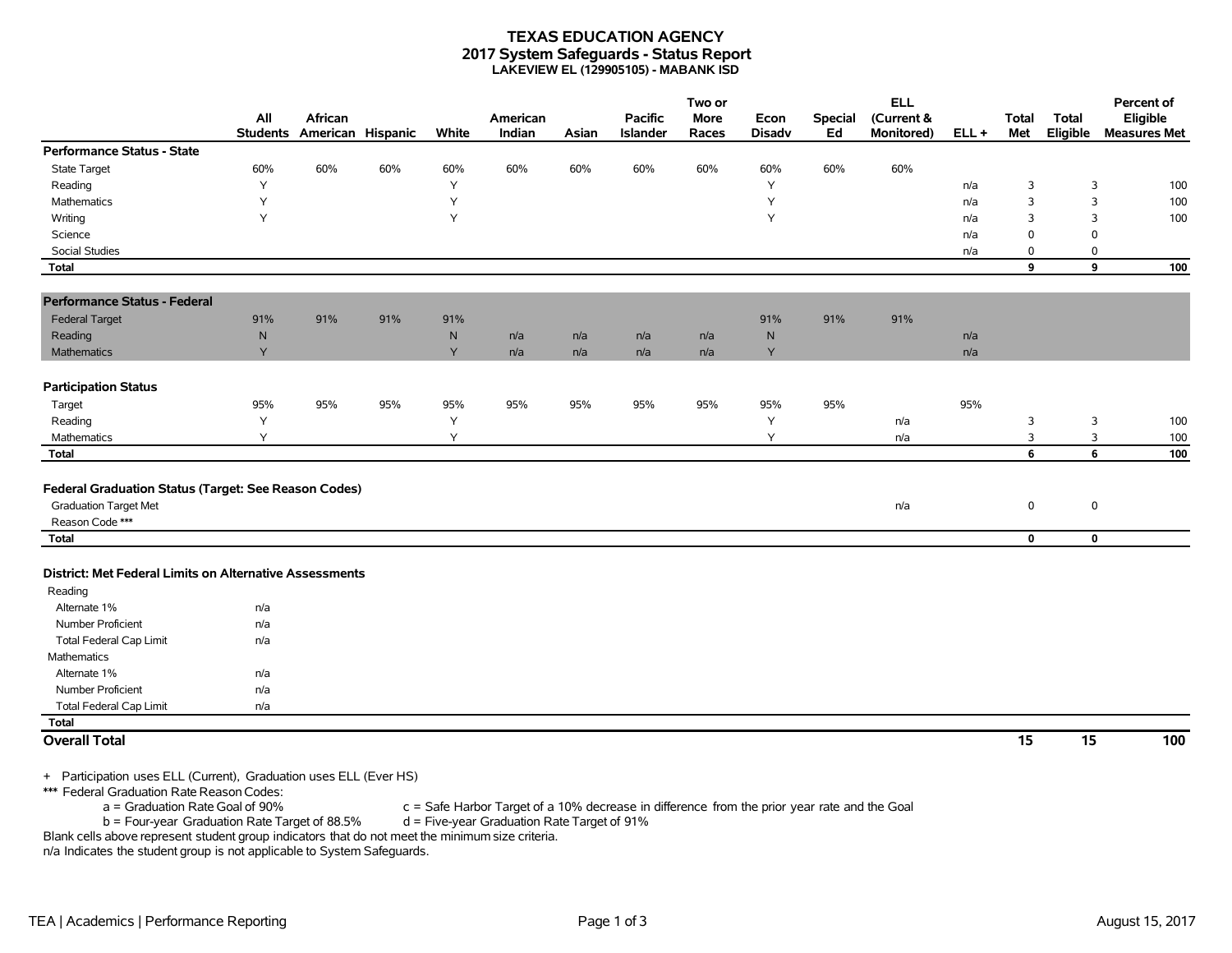#### **TEXAS EDUCATION AGENCY 2017 System Safeguards - Performance and Participation Data Table LAKEVIEW EL (129905105) - MABANK ISD**

|                                      |                 |                   |      |       |          |        |                 | Two or      |               | <b>ELL</b>     |                   |                          |
|--------------------------------------|-----------------|-------------------|------|-------|----------|--------|-----------------|-------------|---------------|----------------|-------------------|--------------------------|
|                                      | All             | <b>African</b>    |      |       | American |        | <b>Pacific</b>  | <b>More</b> | Econ          | <b>Special</b> | (Current &        | <b>ELL</b>               |
|                                      | <b>Students</b> | American Hispanic |      | White | Indian   | Asian  | <b>Islander</b> | Races       | <b>Disadv</b> | Ed             | <b>Monitored)</b> | (Current)                |
| <b>Performance Rates</b>             |                 |                   |      |       |          |        |                 |             |               |                |                   |                          |
| Reading                              |                 |                   |      |       |          |        |                 |             |               |                |                   |                          |
| # at Approaches Grade Level Standard | 129             | $\ast$            | 18   | 103   | $\ast$   |        |                 | *           | 78            | 9              |                   | n/a                      |
| <b>Total Tests</b>                   | 153             | $\ast$            | 23   | 121   | $\ast$   | $\ast$ |                 | $\ast$      | 95            | 18             | $\ast$            | $\ast$                   |
| % at Approaches Grade Level Standard | 84%             | $\ast$            | 78%  | 85%   | $\ast$   | $\ast$ |                 | $\ast$      | 82%           | 50%            | $\ast$            | n/a                      |
| <b>Mathematics</b>                   |                 |                   |      |       |          |        |                 |             |               |                |                   |                          |
| # at Approaches Grade Level Standard | 142             | *                 | 21   | 113   | $\ast$   | $\ast$ |                 | $\ast$      | 86            | 8              | 6                 | n/a                      |
| <b>Total Tests</b>                   | 153             | $\ast$            | 23   | 121   | $\ast$   | $\ast$ |                 | $\ast$      | 95            | 18             | $\overline{7}$    | $\overline{7}$           |
| % at Approaches Grade Level Standard | 93%             | $\ast$            | 91%  | 93%   | $\ast$   | $\ast$ |                 | $\ast$      | 91%           | 44%            | 86%               | n/a                      |
| Writing                              |                 |                   |      |       |          |        |                 |             |               |                |                   |                          |
| # at Approaches Grade Level Standard | 61              | $\ast$            | 8    | 49    |          | $\ast$ |                 | $\ast$      | 37            | $\ast$         |                   | n/a                      |
| <b>Total Tests</b>                   | 77              | $\ast$            | 11   | 61    |          | $\ast$ |                 | $\ast$      | 48            | $\ast$         | $\ast$            | $\ast$                   |
| % at Approaches Grade Level Standard | 79%             | $\ast$            | 73%  | 80%   |          | $\ast$ |                 | $\ast$      | 77%           | $\ast$         | $\ast$            | n/a                      |
| <b>Science</b>                       |                 |                   |      |       |          |        |                 |             |               |                |                   |                          |
| # at Approaches Grade Level Standard |                 |                   |      |       |          |        |                 |             |               |                |                   | n/a                      |
| <b>Total Tests</b>                   |                 |                   |      |       |          |        |                 |             |               |                |                   | $\overline{\phantom{a}}$ |
| % at Approaches Grade Level Standard |                 |                   |      |       |          |        |                 |             |               |                |                   | n/a                      |
| <b>Social Studies</b>                |                 |                   |      |       |          |        |                 |             |               |                |                   |                          |
| # at Approaches Grade Level Standard |                 |                   |      |       |          |        |                 |             |               |                |                   | n/a                      |
| <b>Total Tests</b>                   |                 |                   |      |       |          |        |                 |             |               |                |                   | $\overline{\phantom{a}}$ |
| % at Approaches Grade Level Standard |                 |                   |      |       |          |        |                 |             |               |                |                   | n/a                      |
|                                      |                 |                   |      |       |          |        |                 |             |               |                |                   |                          |
| <b>Participation Rates</b>           |                 |                   |      |       |          |        |                 |             |               |                |                   |                          |
| Reading: 2016-2017 Assessments       |                 |                   |      |       |          |        |                 |             |               |                |                   |                          |
| <b>Number Participating</b>          | 170             | ∗                 | 24   | 132   | $\ast$   | $\ast$ |                 | 9           | 106           | 18             | n/a               | 7                        |
| <b>Total Students</b>                | 170             | $\ast$            | 24   | 132   | $\ast$   | $\ast$ |                 | 9           | 106           | 18             | n/a               | $\overline{7}$           |
| Participation Rate                   | 100%            | $\ast$            | 100% | 100%  | $\ast$   | $\ast$ |                 | 100%        | 100%          | 100%           | n/a               | 100%                     |
| Mathematics: 2016-2016 Assessments   |                 |                   |      |       |          |        |                 |             |               |                |                   |                          |
| Number Participating                 | 170             | $\ast$            | 24   | 132   | $\ast$   | $\ast$ |                 | 9           | 106           | 18             | n/a               | 7                        |
| <b>Total Students</b>                | 170             | $\ast$            | 24   | 132   | $\ast$   | $\ast$ |                 | 9           | 106           | 18             | n/a               | $\overline{7}$           |
| <b>Participation Rate</b>            | 100%            | $\ast$            | 100% | 100%  | $\ast$   | $\ast$ |                 | 100%        | 100%          | 100%           | n/a               | 100%                     |

\* Indicates results are masked due to smallnumbers to protect student confidentiality.

\*\* When only one racial/ethnic group is masked, then the second smallest racial/ethnic group is masked (regardless of size).

- Indicates there are no students in the group.

n/a Indicates the student group is not applicable to System Safeguards.